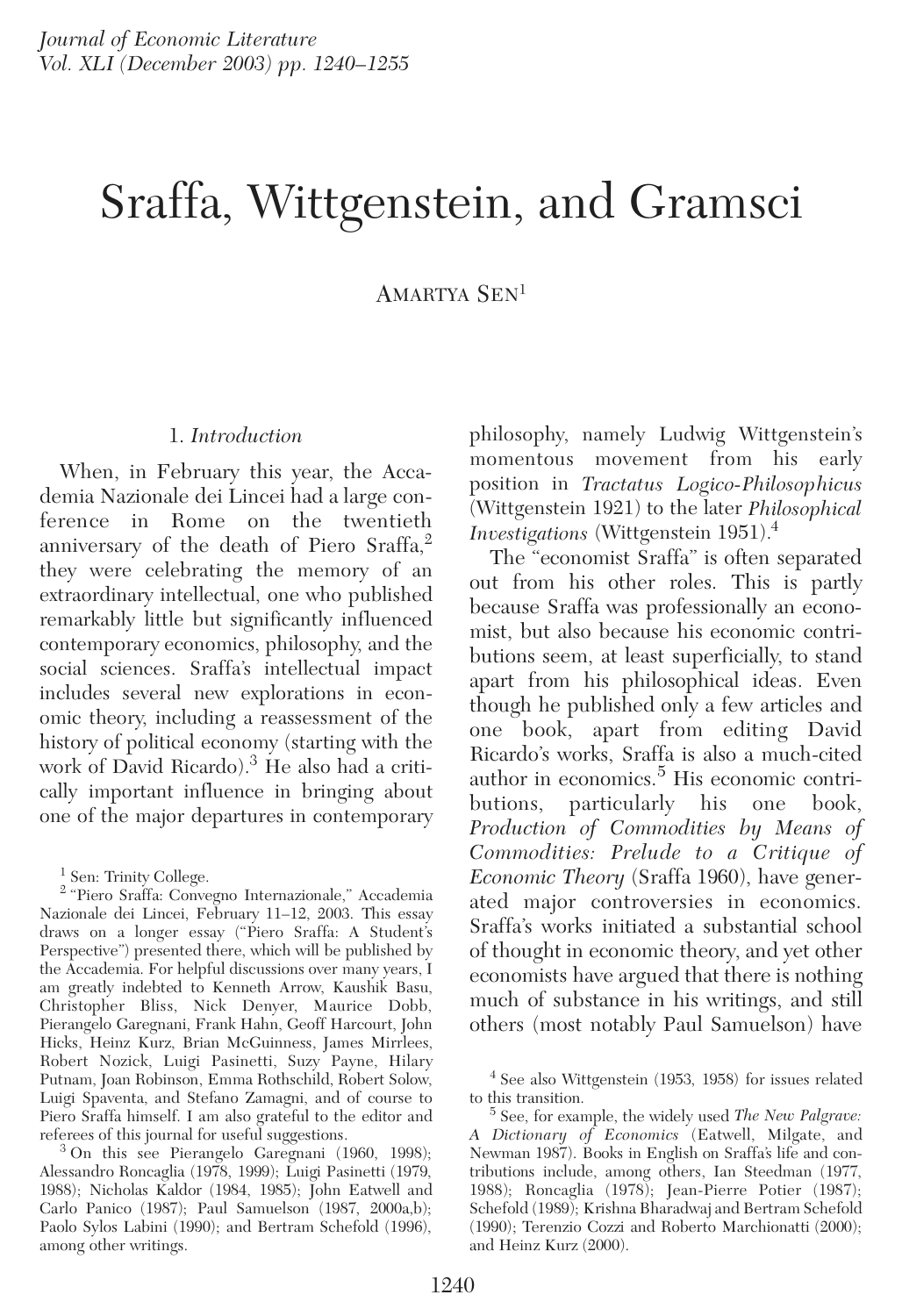argued that Sraffa is partly profound and partly just wrong.<sup>6</sup>

The temptation to examine "the economist Sraffa" separately has certainly been strong. And yet there is something to be gained from seeing Sraffa's different contributions together. No less importantly for the history of philosophical thought, it may be important to reexamine Sraffa's interactions with Wittgenstein, whom Sraffa strongly influenced, in the light of Sraffa's relationship with Antonio Gramsci, the Marxist theorist, who had a strong influence on Sraffa. Indeed, these dual relations also provide an opportunity to explore a possible "Gramsci connection" in the transformation of "early Wittgenstein" into "later Wittgenstein."

### 2. *Wittgenstein and Sraffa*

Ludwig Wittgenstein returned to Trinity College, Cambridge, in January 1929, after having left Cambridge in 1913, where he had been a student of Bertrand Russell. Wittgenstein's return was quite an event, given his already established reputation as a genius philosopher. John Maynard Keynes wrote to his wife, Lydia Lopokova: "Well, God has arrived. I met him on the 5:15 train."

Piero Sraffa, who did not know Wittgenstein earlier, had moved to Cambridge from Italy a little over a year before Wittgenstein's return. Even though Sraffa was only 29 years old at that time (he was born in Turin on August 5th, 1898), he was already wellknown in Britain and Italy as a highly original economist. He had obtained a research degree, (testi de Laurea) from the University of Turin in late 1920, with a thesis on monetary economics, but it was an article on the foundations of price theory which he published in 1925 in *Annali di Economia* (a journal based in Milan) that made him a major celebrity in Italy and Britain. In this essay Sraffa demonstrated that the foundations of ongoing price theory developed by Alfred Marshall (the leader of the then-dominant "Cambridge school") were incurably defective. A significant extension of this essay in English appeared the next year in the *Economic Journal* (Sraffa 1926) and was extremely influential.

Sraffa also had deep political interests and commitments, was active in the Socialist Students' Group, and joined the editorial team of *L'Ordine Nuovo*, a leftist journal founded and edited by Antonio Gramsci in 1919 (it would later be banned by the fascist government). Indeed, by the time Sraffa moved to Britain in 1927, he had become a substantial figure among Italian leftist intellectuals, and was close to—but not a member of—the Italian Communist Party, founded in 1921 and led by Gramsci. While Sraffa had obtained the position of lecturer at the University of Perugia in 1923, and a professorship in Cagliari in Sardinia in 1926, he considered a move to Britain, as fascist persecution became stronger in Italy.

Already in 1922, Piero Sraffa's father, Angelo, who was the Rector of Bucconi University, had received two telegrams from Mussolini, demanding that Piero should retract a critical account of Italian financial policies he had published in the *Manchester Guardian* (as it happens, on John Maynard Keynes's invitation). It was "spreading mistrust" and was "an act of true and real sabotage," Mussolini complained. Angelo Sraffa, a courageous and resolute academic, replied that the article stated only "known facts" and there was nothing in particular to be retracted. Piero Sraffa had several other altercations with the Italian government in the years following, and warmed to an invitation conveyed in a letter from John Maynard Keynes in January 1927 to take up a lectureship in Cambridge. He moved to Cambridge in September that year. By the time Wittgenstein returned to Cambridge in January 1929, Sraffa had already established

<sup>6</sup> See Samuelson (1987, 2000a,b). See also Frank Hahn (1982).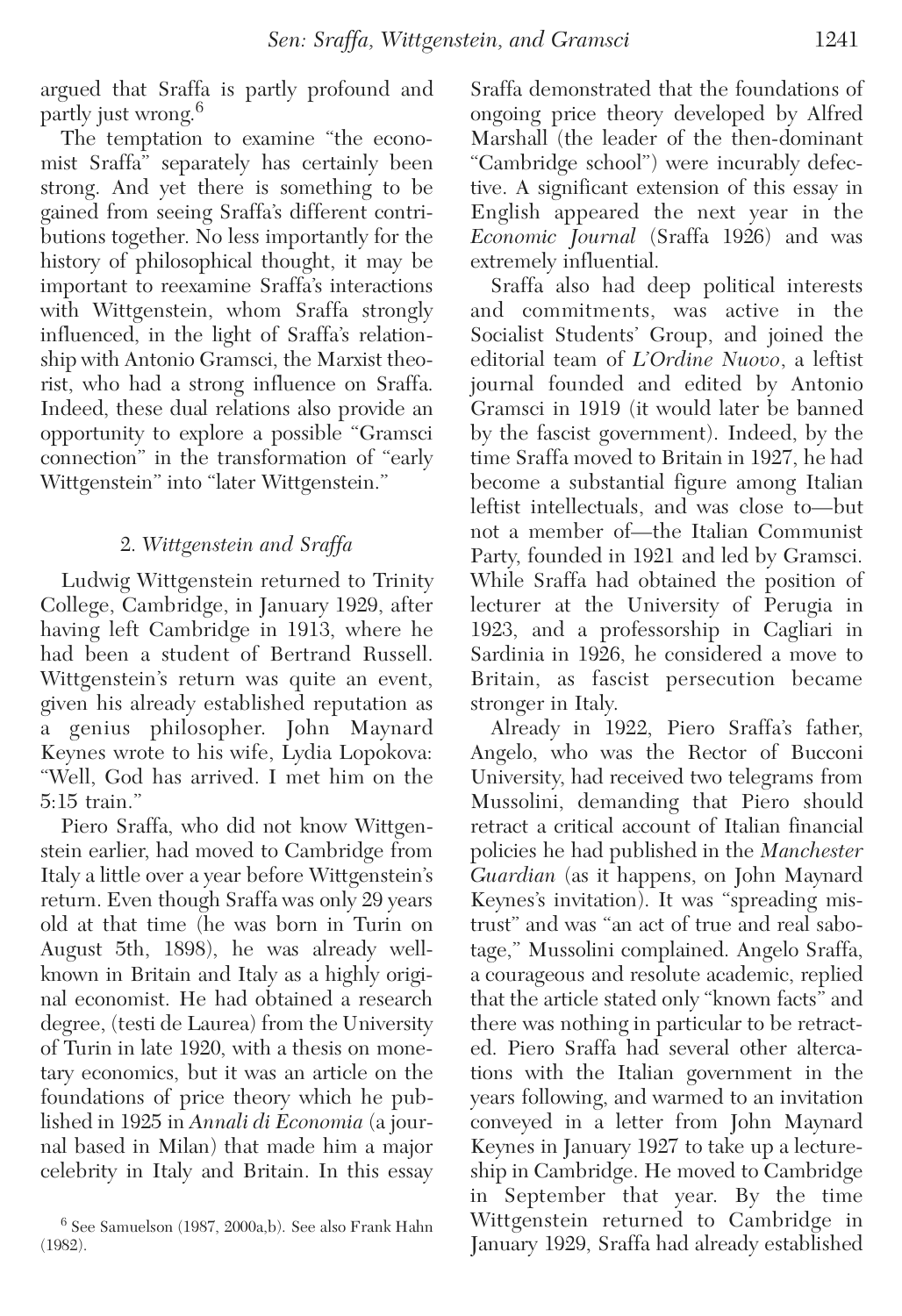a legendary reputation in Cambridge as one of the cleverest intellectuals around.

The influence that Sraffa had on Wittgenstein's thinking came through a series of regular conversations between the two.<sup>7</sup> What form did the influence take? It concerned a change in Wittgenstein's philosophical approach in the years following 1929—a change in which conversations with Sraffa evidently played a pivotal role. In his early work (particularly in the *Tractatus Logico-Philosophicus*), Wittgenstein used an approach that is sometimes called "the picture theory of meaning," which sees a sentence as representing a state of affairs by being a kind of a picture of it, mirroring the structure of the state of affairs it portrays. There is an insistence here—it can be said at the risk of some oversimplification—that a proposition and what it describes must have the same logical form. Sraffa found this philosophical position to be altogether erroneous, and argued with Wittgenstein on the need for him to rethink his position.

According to a famous anecdote, Sraffa responded to Wittgenstein's claim by brushing his chin with his fingertips, which is apparently readily understood as a Neapolitan gesture of skepticism, and then asked, "What is the logical form of *this*?" Sraffa (whom, later on, I had the privilege of knowing well—first as a student and then as a colleague—at Trinity College, Cambridge) insisted that this account, if not entirely apocryphal ("I can't remember such a specific occasion"), was more of a tale with a moral than an actual event ("I argued with Wittgenstein so often and so much that my fingertips did not need to do much talking"). But the story does illustrate graphically the nature of Sraffa's skepticism of the philosophy outlined in the *Tractatus*, and in particular how social conventions could

contribute to the meaning of our utterances and gestures.

The conversations that Wittgenstein had with Sraffa were evidently quite momentous for Wittgenstein. He would later describe to Henrik von Wright, the distinguished Finnish philosopher, that these conversations made him feel "like a tree from which all branches have been cut." It is conventional to divide Wittgenstein's work between the "early Wittgenstein" and the "later Wittgenstein," and the year 1929 was clearly the dividing line separating the two phases. Sraffa was not, in fact, the only critic with whom Wittgenstein had to reckon. Frank Ramsey, the youthful mathematical prodigy in Cambridge, was another. Wittgenstein (1953, p. x<sup>e</sup>) thanked Ramsey, but recorded that he was "even more" indebted to the criticism that "a teacher of this university, Mr. P. Sraffa, for many years unceasingly practised on my thoughts," adding that he was "indebted to *this* stimulus for the most consequential ideas of this book."

Wittgenstein told a friend (Rush Rhees, another Cambridge philosopher) that the most important thing that Sraffa taught him was an "anthropological way" of seeing philosophical problems. In his insightful analysis of the influence of Sraffa and Freud, Brian McGuinness (1982) discusses the impact on Wittgenstein of "the ethnological or anthropological way of looking at things that came to him from the economist Sraffa" (pp. 36–39). While the *Tractatus* tries to see language in isolation from the social circumstances in which it is used, the *Philosophical Investigations* emphasizes the conventions and rules that give the utterances particular meaning. The connection of this perspective with what came to be known as "ordinary language philosophy" is easy to see.

The skepticism that is conveyed by the Neapolitan brushing of chin with fingertips (even when done by a Tuscan boy from Pisa, born in Turin) can be interpreted only in terms of established rules and conventions—

<sup>&</sup>lt;sup>7</sup> On this see Brian McGuinness (1982); Ray Monk (1991); Paolo Albani (1998); and John Davis (2002), among other writings.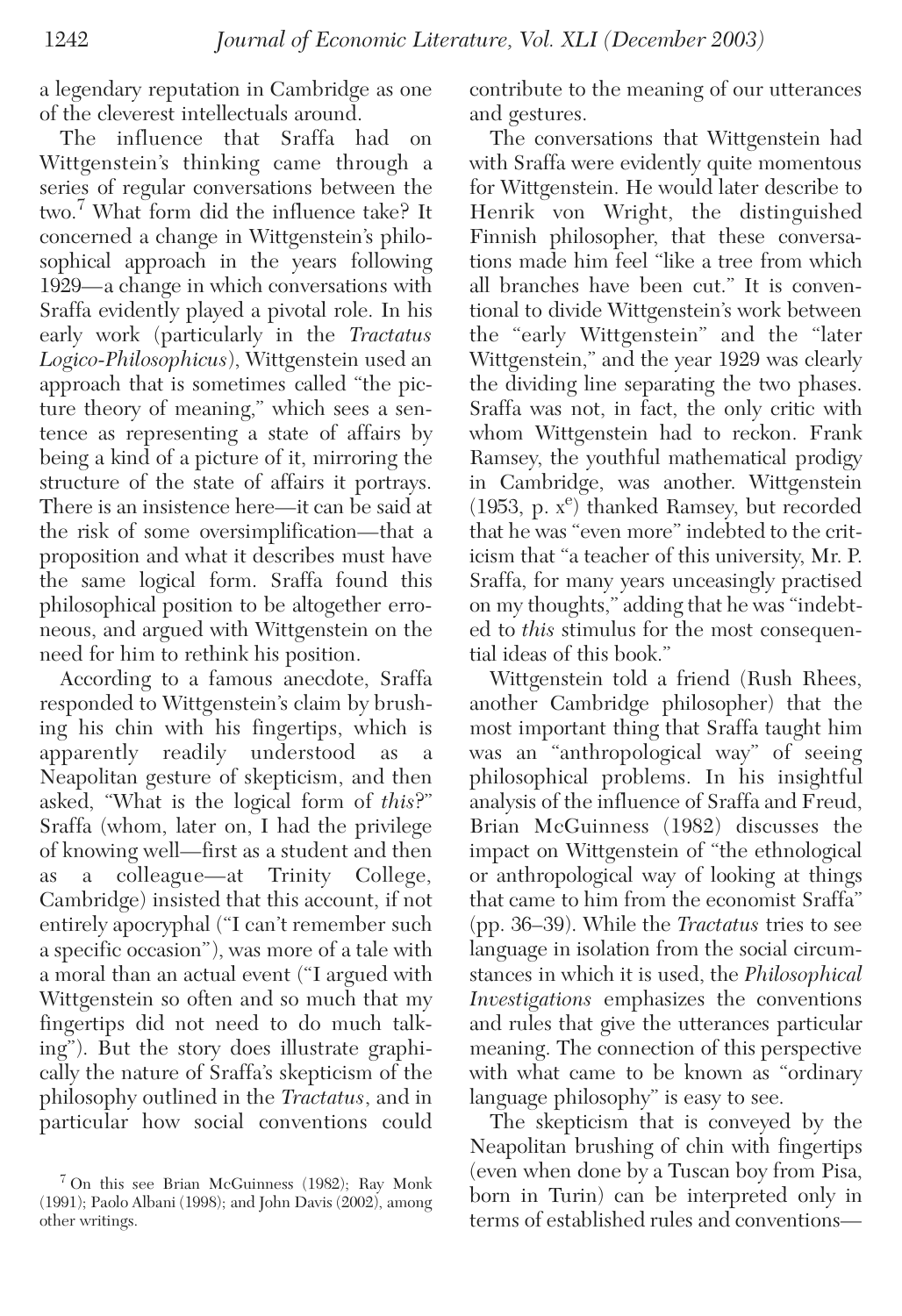indeed the "stream of life"—in the Neapolitan world. Wittgenstein (1953, p. 5<sup>e</sup>) used the expression "language-game" to illustrate how people learn the use of language and the meaning of words and gestures (even though, ultimately, there is much more in any actual language than what can be seen as just language-games).

We can also think of the whole process of using word … as one of those games by means of which children learn their native language. I will call these games "language games" and will sometimes speak of a primitive language as a language game.

#### 3. *Reservation and Rift*

Was Sraffa thrilled by the impact that his ideas had on, arguably, the leading philosopher of our times ("the God" whom Keynes met on the 5:15 train)? Also, how did Sraffa arrive at those momentous ideas in the first place? I asked Sraffa those questions more than once in the regular afternoon walks I had the opportunity to share with him between 1958 and 1963. I got somewhat puzzling answers. No, he was not particularly thrilled, since the point he was making was "rather obvious." No, he did not know were precisely how he arrived at those arguments, since—again—the point he was making was "rather obvious."

Sraffa was very fond of Wittgenstein and admired him greatly.<sup>8</sup> But it was clear that he was not convinced of the fruitfulness of conversing ceaselessly with the genius

<sup>8</sup> Wittgenstein not only admired Sraffa, but also relied on Sraffa for the safekeeping of some of his philosophical papers. Sraffa wrote to von Wright, on August 27, 1958 (copy of letter in Sraffa's handwriting in the Wren Library of Trinity College):

On comparing my copy of the Blue Book [of Wittgenstein] with the recently published edition [Wittgenstein 1958] I find that it contains a number of small corrections in Wittgenstein's handwriting which have not been taken into account in the printed ver sion. I suppose that he made these corrections when he gave me the book which was shortly after the death of Skinner [in 1941], to whom it had originally belonged.

philosopher. When I arrived in Trinity in the early fifties as a student, shortly after Wittgenstein's death, I was aware that there had been something of a rift between the two. In response to my questions, Sraffa was most reluctant to go into what actually happened. "I had to stop our regular conversations—I was somewhat bored," was the closest to an account I ever obtained. The events were described, however, by Ray Monk (1991), in rather greater detail, in his biography of Wittgenstein (p. 487):

In May 1946 Piero Sraffa decided he no longer wished to have conversations with Wittgenstein, saying that he could no longer give his time and attention to the matters Wittgenstein wished to discuss. This came as a great blow to Wittgenstein. He pleaded with Sraffa to contin ue their weekly conversations, even if it meant staying away from philosophical subjects. "I will talk about anything," he told him. "Yes," Sraffa replied, "but in *your* way."

There are many puzzling things in the Sraffa-Wittgenstein relations. How could Sraffa, who loved dialogues and arguments, become so reluctant to talk with one of the finest minds of the twentieth century? Even initially, how could the conversations that clearly so consequential for Wittgenstein, which made him feel "like a tree from which all branches have been cut," seem "rather obvious" to this economist from Tuscany? I doubt that we shall ever be sure of knowing the answers to these questions. As far as the later rift is concerned, Sraffa might have been put off by Wittgenstein's domineering manners (caricatured in a poem of a student, Julian Bell, the son of Clive Bell: "who, on any issue, ever saw/ Ludwig refrain from laying down the law?/ In every company he shouts us down,/ And stops our sentence stuttering his own").

Sraffa might have also been exasperated by Wittgenstein's political naivete. Sraffa had to restrain Wittgenstein—with his Jewish background and his constitutive outspokenness—from going to Vienna in 1938,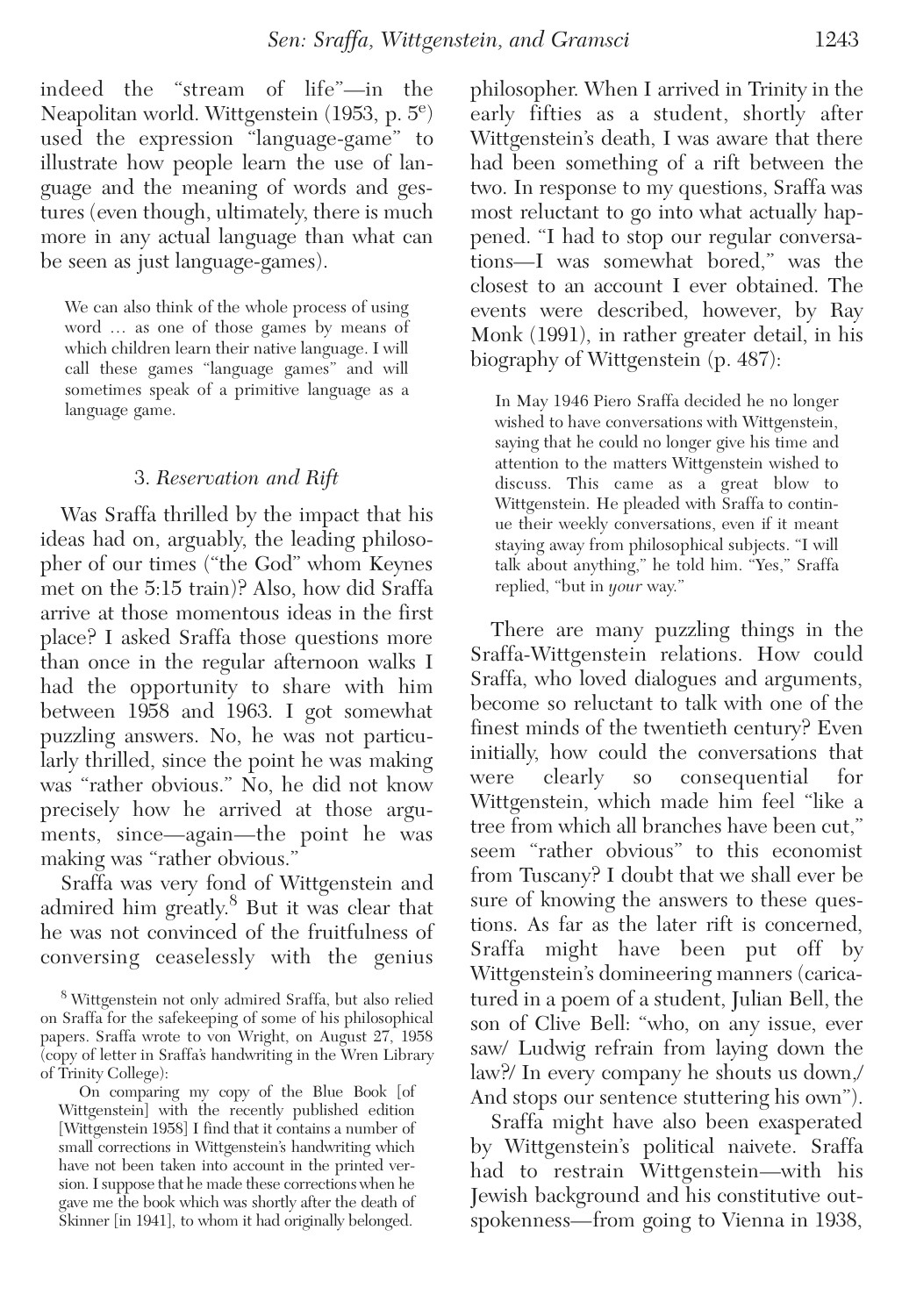just as Hitler was holding his triumphant procession through the city. Also, even though both had left-wing political convictions, Sraffa (as a seasoned political realist) could see little merit in the odd eccentricities of Wittgenstein's social beliefs, which combined a romantic longing for the arduous life of a hard-working manual laborer with the hope that the communist revolution would lead to a rejection of the adoration of science, which Wittgenstein saw as a corrupting influence on contemporary life.

There remains, however, the question of why Sraffa was so reserved about the depth and novelty of his conversations with Wittgenstein even at the beginning (in 1929 and soon thereafter), and why the ideas that so influenced Wittgenstein would have seemed to Sraffa to be rather straightforward. Sraffa himself did not publish anything whatsoever on this subject, but there is considerable evidence that what appeared to Wittgenstein as new wisdom was a common subject of discussion in the intellectual circle in Italy to which Sraffa and Gramsci both belonged. That issue I take up next.

# 4. *The Gramsci Connection*

Antonio Gramsci was less reticent than Sraffa about writing down his philosophical ideas. When John Maynard Keynes wrote to Sraffa in January 1927 communicating the willingness of Cambridge University to offer him a lecturing position, Gramsci had just been arrested (on November 8, 1926, to be precise). After some harrowing experiences of imprisonment, not least in Milan, Gramsci faced a trial, along with a number of other political prisoners, in Rome in the summer of 1928. Gramsci received a sentence of twenty years in gaol ("for twenty years we must stop this brain from functioning," said the public prosecutor in a statement that achieved some fame of its own), and was sent to a prison in Turi, about twenty miles from Bari. From February 1929 Gramsci was engaged in writing essays and notes that

would later be famous as his *Prison Notebooks* (Gramsci 1971, 1975).

These notes give us considerable understanding of what Gramsci and his circle were interested in. Sraffa was very keen that Gramsci should write down his thoughts, and to help him, Sraffa opened an unlimited account with a Milan bookshop (Sperling and Kupfer) in the name of Gramsci, to be settled by Sraffa. As was mentioned earlier, Sraffa was a part of the editorial team, led by Gramsci, of *L'Ordine Nuovo*. Sraffa joined the team in 1921, but he had known Gramsci from earlier on, and was writing for *L'Ordine Nuovo* from 1919 onwards (mainly translating works from English, French, and German). Working together on this distinguished journal had brought Sraffa and Gramsci even closer together than they already had been, and they had intense discussions over the years. <sup>9</sup> Even though they disagreed from time to time, for example in 1924 when Sraffa criticized the party line (the Communist Party "makes a terrible mistake when it gives the impression it is sabotaging an alliance of opposition movements"), there can be no doubt about the intensely productive nature of their interactions.

Since the *Prison Notebooks* were, in many ways, a continuation of Gramsci's longstanding intellectual pursuits and reflected the kind of ideas that the circle of friends were involved in, it is useful to see how Gramsci's notes relate to the subject matter of Sraffa's conversations with Wittgenstein, including the part played by rules and conventions and the reach of what became

<sup>&</sup>lt;sup>9</sup> On the friendship between Gramsci and Sraffa, see Nerio Naldi (2000). Their intellectual interactions involved a great variety of subjects, and John Davis (1993, 2002) has illuminatingly investigated the impact of Gramscian notions of "hegemony," "caesarism" and "praxis" on Sraffa's thinking, and how these ideas may have, through Sraffa, influenced Wittgenstein. These possible connections are more complicated than the interactions considered in this essay, which are concerned with the most elementary issues of meaning and communication which lie at the foundation of mainstream philosophy.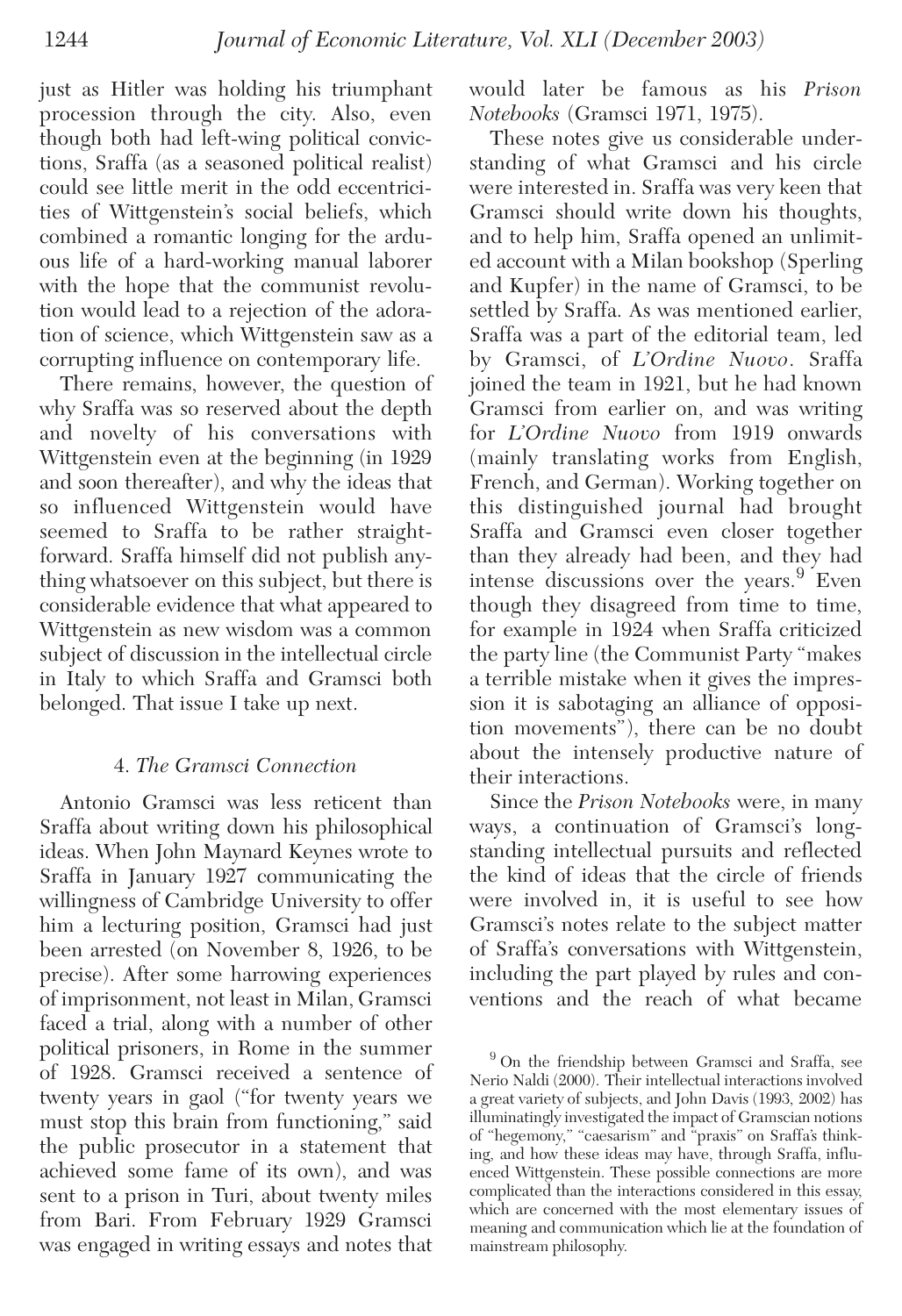known as "ordinary language philosophy." In an essay on "the study of philosophy" Gramsci discusses "some preliminary points of reference," which include the bold claim that "it is essential to destroy the widespread prejudice that philosophy is a strange and difficult thing just because it is the specific intellectual activity of a particular category of specialists or of professional and systematic philosophers." Rather, argued Gramsci, "it must first be shown that all men are 'philosophers,' by defining the limits and characteristics of the 'spontaneous philosophy' which is proper to everybody."

What kind of an object, then, is this "spontaneous philosophy"? The first item that Gramsci lists under this heading is "language itself, which is a totality of determined notions and concepts and not just of words grammatically devoid of content." The role of conventions and rules, including what Wittgenstein came to call "languagegames," and the relevance of what has been called "the anthropological way" which Sraffa championed to Wittgenstein, all seem to figure quite prominently in the *Prison Notebooks* (Gramsci 1975, p. 324):

In acquiring one's conception of the world one always belongs to a particular grouping which is that of all the social elements which share the same mode of thinking and acting. We are all conformists of some conformism or other, always man-in-the-mass or collective man.

The role of linguistic convention was discussed by Gramsci with various illustrations. Here is one example (Gramsci 1975, p. 447):

One can also recall the example contained in a little book by Bertrand Russell [*The Problems of Philosophy*]. Russell says approximately this: "We cannot, without the existence of man on the earth, think of the existence of London or Edinburgh, but we can think of the existence of two points in space, one to the North and one to the South, where London and Edinburgh now are." … East and West are arbitrary and con ventional, that is, historical constructions, since outside of real history every point on the earth is East and West at the same time. This can be

seen more clearly from the fact that these terms have crystallized not from the point of view of a hypothetical melancholic man in general but from the point of view of the European cultured classes who, as a result of their world-wide hegemony, have caused them to be accepted everywhere. Japan is the Far East not only for Europe but also perhaps for the American from California and even for the Japanese himself, who, through English political culture, may then call Egypt the Near East.

How exactly Sraffa's ideas linked with Gramsci's, and how they influenced each other, are subjects for further research.<sup>10</sup> But it is plausible to argue that, in one way or another, Sraffa was quite familiar with the themes that engaged Gramsci in the twenties and early thirties. It is not very hard to understand why the program of Wittgenstein's *Tractatus* would have seemed deeply misguided to Sraffa, coming from the intellectual circle to which he belonged. Nor is it difficult to see why the fruitfulness of "the anthropological way"—novel and momentous as it was to Wittgenstein—would have appeared to Sraffa to be not altogether unobvious.

### 5. *Capital Valuation and Social Communication*

What bearing do these philosophical ideas (including the so-called anthropological

<sup>10</sup> I should, however, point briefly at two issues on which the correspondence—or dissonance—between Gramsci's and Sraffa's ideas deserve much further investigation. The first concerns what Saul Kripke (1982) calls "the Wittgensteinian paradox," citing Wittgenstein's claim that "no course of action could be determined by a rule, because every course of action can be made to accord with the rule." Since the "later Wittgenstein" is so focused on relating meaning and communication to following rules, Kripke identifies this "paradox" as "perhaps the central problem of [Wittgenstein's] *Philosophical Investigations*"  $(p, 7)$ . The second issue concerns how far one should stretch the "anthropological way" of seeing philosophical issues, in particular whether "custom" has to be invoked only to understand how language is used, or also to go as far as David Hume did when he argued, in a passage quoted approvingly by Keynes and Sraffa (1938), that "the guide of life" was not reason "but custom" (p. *xxx*). Further discussion of these two issues can be found in my longer paper, cited earlier, "Piero Sraffa: A Student's Perspective," to be published by the Accademia Nazionale dei Lincei.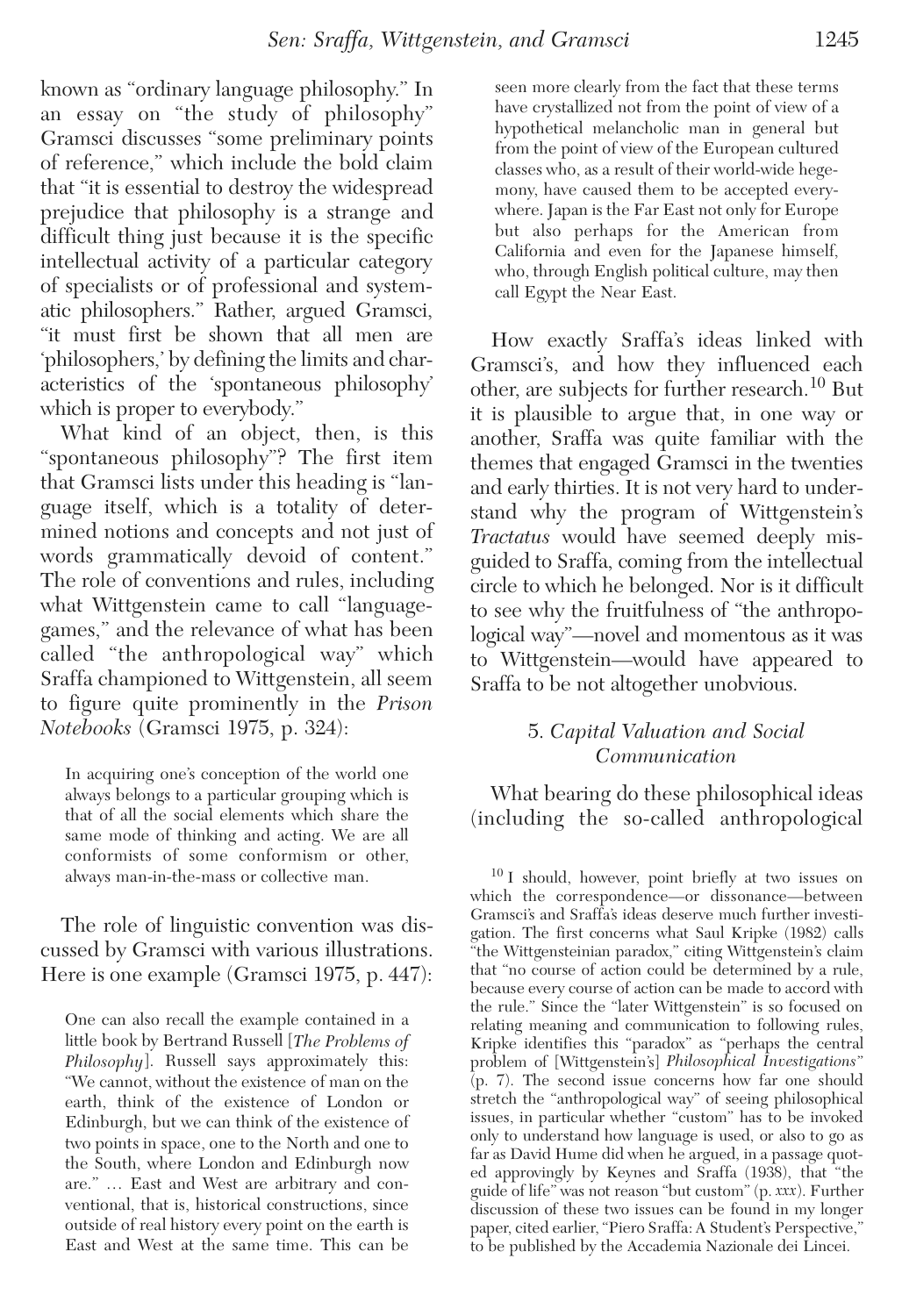way) discussed by Sraffa, Gramsci, and Wittgenstein have on Sraffa's work in economic theory? In his early work, particularly the much-acclaimed essay published in Italian in 1925 and in its English variant in the *Economic Journal* in 1926, which initially established Sraffa's reputation, he demonstrated that the tendency in ongoing economic theory, led by Alfred Marshall, to interpret market outcomes as having resulted from pure competition involves an internal contradiction when there are economies of large scale in the production of individual firms. Sraffa's analysis led to considerable follow-up work about the nature of economies of scale as well as the working of not fully competitive market forms, beginning with Joan Robinson (1933) and Edward Chamberlin (1933). These early economic contributions do not appear to turn critically on the kind of philosophical issues addressed later by Wittgenstein, or by Sraffa or Gramsci.

However, in Sraffa's book, *Production of Commodities by Means of Commodities: Prelude to a Critique of Economic Theory* (Sraffa 1960), the interpretational issues are centrally important. Let me try to illustrate this with two issues discussed in this elegant book. The first of these two concerns the aggregation of capital and the idea of capital as a factor of production. Mainstream economic theory, often called "neoclassical economics," can be formulated at different levels of aggregation. Capital goods such as machinery and equipment are, of course, quite diverse, and any aggregative account that invokes "capital" as a general factor of production must involve some aggregative "modelling" which is comprehensible and discussable in social communication. Also, there is a much-discussed claim that it is the productivity of incremental capital (called the "marginal product of capital") that can be seen as governing the value of the rate of return on capital (such as the rate of interest or profit).

Sraffa's critique disputes these claims. He shows that capital as a surrogate factor of production cannot be defined, in general, independently of the rate of interest, and the so-called marginal productivity of capital can hardly be seen as governing the interest rate. Indeed, techniques of production cannot even be ranked in terms of being more or less "capital intensive," since their capital intensities, which are dependent on the interest rate, can repeatedly reverse their relative ranking as the interest rate is lowered.<sup>11</sup>

This is a powerful technical result. We can ask: what difference does it make? Aggregative neoclassical models with capital as a factor of production are irreparably damaged. But neoclassical economic theory need not be expounded in an aggregative form. It is possible to see production in terms of distinct capital goods and leave it at that. Also, the kind of practical insight for policy that one may try to get from arguing in aggregative terms (such as the case for using less capital-intensive techniques when labor is cheap and the cost of capital is high) is neither dependent on how interest rates are actually determined, nor conditional on any very specific model of capital valuation.<sup>12</sup>

Yet, at the level of pure theory, the idea that interest is the reward of the productivity of capital rather than, say, the result of exploiting labor (or simply the passive residual that is left over between the output value and input costs, including wage payments) can play—and has often been made to play—quite a major part in political and

<sup>12</sup> Discussed in Sen (1974), reprinted in Sen (1984).

<sup>&</sup>lt;sup>11</sup> There have been substantial controversies on the exact significance and reach of these and related results; see, among others, Robinson (1953–54); Robert Solow (1955–56); Garegnani (1960, 1970, 1990); Samuelson (1962, 1966); Pasinetti (1966, 1974); Harcourt (1972); Dobb (1973); Christopher Bliss (1975); Steedman (1977, 1988); Edwin Burmeister (1980); Vivian Walsh and Harvey Gram (1980); Bharadwaj (1990); Bharadwaj and Schefold (1990); Mauro Baranzini and Geoffrey Harcourt (1993); Cozzi and Marchionatti (2000);, Kurz (1990); and Avi Cohen and Geoffrey Harcourt (2002).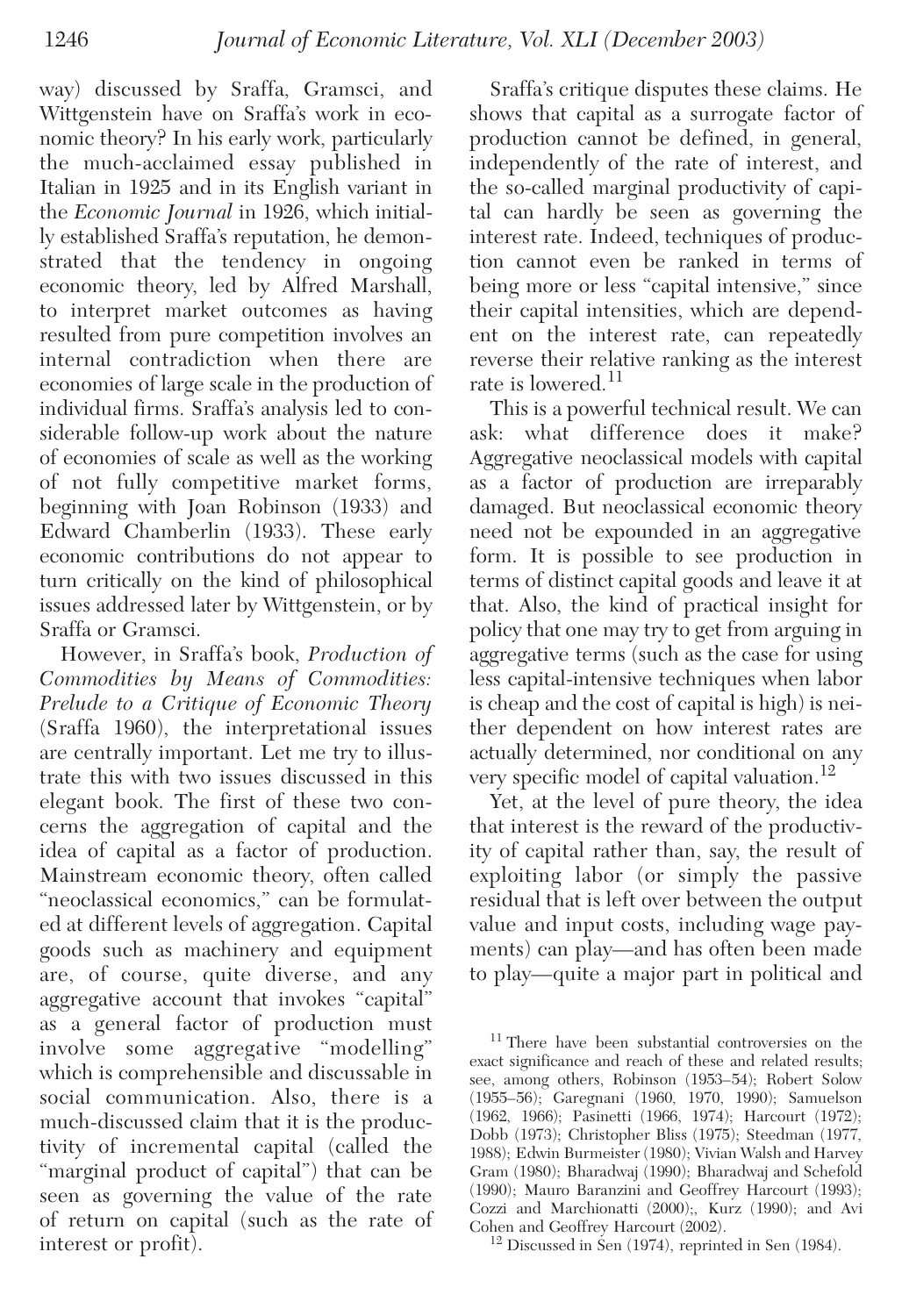social debates about the nature of the capitalist system. Thus, the political and social context of Sraffa's demolitional critique of capital as a factor of production is not hard to see once the *subject matter* of the critique is fully seized and interpreted in line with a classical debate stretching over several centuries. Sraffa's findings have to be seen as a response to a particular descriptive account—with normative relevance of the capitalist system of production, and that is where the potential social relevance of these technical results lies.

I must confess that I find it altogether difficult to be convinced that one's skepticism of unrestrained capitalism must turn on such matters as the usefulness of aggregate capital as a factor of production and the productivity attributed to it, rather than on the mean streets and strained lives that capitalism can generate, unless it is restrained and supplemented by other often nonmarket—institutions. And yet it is not hard to see the broad social and political vision of Sraffa's analysis and its argumentative relevance for debates about taking the productivity of capital as explication of profits.

# 6. *Prices and Two Senses of Determination*

I turn now to a second example. Sraffa considers an economy in equilibrium to the extent of having a uniform profit (or interest) rate. He shows that if we take a snapshot of the economy with a comprehensive description of all production activities, with observed inputs and outputs, and a given interest rate, from this information alone we can determine (in the sense of figuring out) the prices of all the commodities as well as distribution of income between wages and interest (or profit).<sup>13</sup> And, if we consider a higher and higher interest—or profit—rate,

then the wage rate will be consistently lower and lower. We can, thus, get a downwardsloping wage-profit relationship (an almost tranquil portrayal of a stationary "class war"), for that given production situation, and the specification of either the interest (or profit) rate or the wage rate will allow us to calculate all the commodity prices.

The dog that does not bark at all in this exercise is the demand side: we go directly from production information to prices. There is no need, in this mathematical exercise, to invoke the demand conditions for the different commodities, which are, for this particular analytical exercise, redundant. In interpreting this very neat result, the philosophical foundation of meaning and communication comes fully into its own. It is extremely important to understand what is meant by "determination" in the mathematical context (or, to put it in the "anthropological way," how it would be understood in a mathematical community), and we must not confound the different senses in which the term could be used. There has been a strong temptation on the part of the critics of mainstream economic theory to take Sraffa's "critique" as showing the redundancy of demand conditions in the *causal* determination of prices, thereby undermining that theory since it makes so much of demands and utilities. Robinson (1961) is not the only commentator to display some fascination towards taking that route (p. 57):

…when we are provided with a set of technical equations for production and a real wage rate which is uniform throughout the economy, there is no room for demand equations in the determination of equilibrium prices.

However, since the entire calculation is done for a given and observed picture of production (with inputs and outputs all fixed, as in a snapshot of production operations in the economy), the question as to what would happen if demand conditions change—which could of course lead to

<sup>&</sup>lt;sup>13</sup> The result holds in this simple form in the case in which there is no joint production, the presence of which would make the relationship more complex but not in fact untractable. See Bertram Schefold (1989).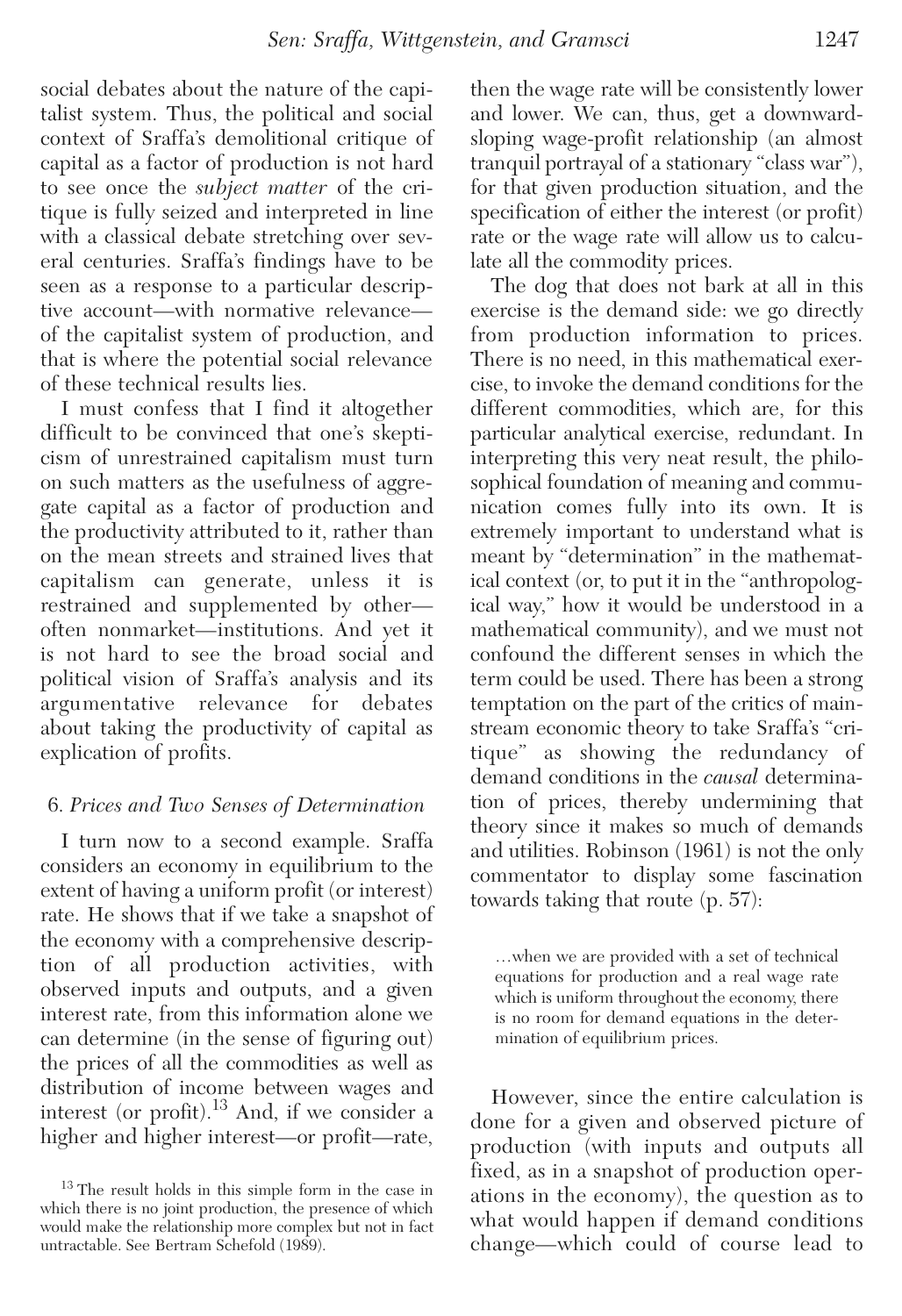*different* amounts of production—is not at all addressed in this exercise.<sup>14</sup> The tendency to interpret mathematical determination as causal determination can, thus, cause a major misunderstanding.<sup>15</sup>

#### 7. *Value and Descriptive Importance*

If Sraffa's results do not have anything much to say on causal determination, then what gives them interest? That question can be answered by considering the nature of social communication to which Sraffa's work contributes. First, analytical determination—not only causal determination—is a subject that interests people a good deal. Sraffa's demonstration that a snapshot picture of just the production conditions of the economy can tell us so much about possible prices is not only a remarkable analytical diagnosis, it is also a finding of considerable intellectual interest to people who want to think about the correspondence between quantities produced and prices charged. Gramsci has argued that everyone is a

<sup>15</sup> Sraffa discusses a corresponding distinction in an unpublished note  $(D3/12/15:2)$  in the Sraffa collection, Wren Library, Trinity College, italics added) written in 1942 (I am very grateful to Heinz Kurz for drawing my attention to it):

This paper [the forthcoming book] deals with an extremely elementary problem; so elementary indeed that its solution is generally taken for granted. The problem is that of ascertaining the *conditions* of equilibrium of a system of prices & the rate of profits, *independently of the study of the forces which may bring about such a state of equilibrium*.

philosopher at some level, and perhaps an exactly similar thing can be said about the fact that analytical—and even mathematical—curiosity is widespread, and influences our social thinking. The idea that it is possible to find out what the commodity prices are merely by looking at the given "production side" (inputs and outputs), along with the interest rate, is a powerful analytical result.

A second reason for being interested in Sraffa's results is to understand them in terms of the idea of value and the political content of that concept. In classical thought, "value" has been seen not merely as a way of getting at prices (Smith, Ricardo, and Marx all discussed problems in going from values to prices), but also at making a descriptive statement of some social importance. To many economists the idea of "value" appears to be thoroughly wrongheaded. For example, Robinson invoked positivist methodology (she could be described as a "left-wing Popperian") to dismiss any real relevance of the idea of value in general and its invoking in Marxian economics in particular. In her *Economic Philosophy*, Robinson (1964) put her denunciation thus (p. 39):

On this plane the whole argument appears to be metaphysical; it provides a typical example of the way metaphysical ideas operate. Logically it is a mere rigmarole of words, but for Marx it was a flood of illumination and for latter-day Marxists, a source of inspiration.<sup>16</sup>

"*Value* will not help," Robinson concluded. "It has no operational content. It is just a word."

The philosophical issues raised by Gramsci and Sraffa, and of course by Wittgenstein, have considerable bearing on this question. Just as positivist methodology pronounces some statements meaningless when they do not fit the narrow sense of "meaning" in the limited terms of

<sup>&</sup>lt;sup>14</sup> I have discussed the distinctions involved in Sen (1978). See also Salvadori (2000) for a textual analysis of what Sraffa does—and does *not*—claim regarding the role of demand. Given the nature of Sraffa's exercise (with *given* commodity production), it is also clear why Sraffa (1960, preface) claims—rightly—that there is no specific assumption of constant returns to scale that needs to be invoked for his analysis. The internal characteristics of the observed snapshot picture may, of course, themselves reflect particular market relations (and even some underlying equilibriation), especially for the observed uniform profit rate and universal wage rate to have come about. But Sraffa is undoubtedly right that no further assumption (for example, of constant returns to scale) need be added to what is already entailed by the observed snapshot picture (without any counterfactual changes being considered).

 $16$  Robinson (1964), p. 39.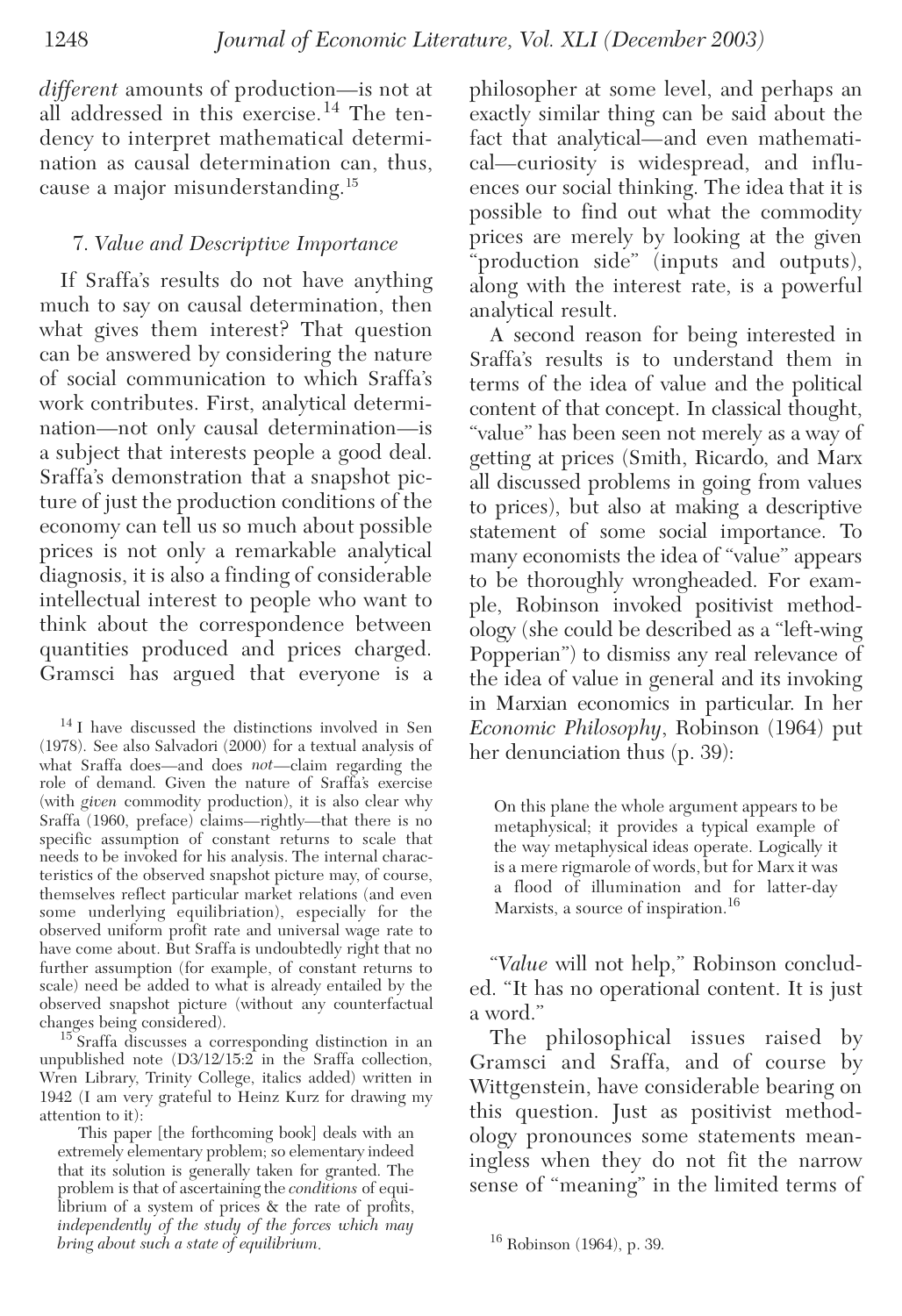verification or falsification, the *Tractatus* too saw little of content in statements that did not represent or mirror a state of affairs in the same logical form. This has the implication, as Simon Blackburn (1994) put it, of denying "factual or cognitive meaning to sentences whose function does not fit into its conception of representation, such as those concerned with ethics, or meaning, or the self" (p. 401). In contrast, the philosophical approach pursued by the "later Wittgenstein," partly influenced by Sraffa himself, sees meaning in much broader terms.<sup>17</sup>

The interpretation of value and its descriptive relevance have been well discussed by Maurice Dobb (1937, 1973), the Marxist economist, who was a close friend of Sraffa and his long-term collaborator in editing David Ricardo's collected works. Dobb pointed to the social and political interest in a significant description of economic relations between people. Even such notions as "exploitation" which have appeared to some (including Robinson) as "metaphysical," can be seen to be an attempt to reflect, in communicative language, a common public concern about social asymmetries in economic relations. As Dobb (1973) put it (p. 45):

"exploitation" is neither something metaphysical nor simply an "ethical" judgement (still less "just a noise") as has sometimes been depicted: it is a factual description of a socio-economic relationship, as much as is Marc Bloch's apt characterisation of Feudalism as a system where feudal lords "lived on labor of other men."

# Sraffa's analysis of production relations and the coherence between costs and prices

(within a snapshot picture of the economy), while different from a labor-based description in the Marxian mould, is also an attempt to express social relations with a focus on the production side, rather than on utility and mental conditions. We can debate how profound that perspective is, but it is important to see that the subject matter of Sraffa's analysis is enlightening description of prices and income distribution, invoking only the interrelations on the production side.

Closely related to this perspective, there is a further issue which involves addressing the classical dichotomy between "use-value" and "exchange-value," as it was formulated by the founders of modern economics, in particular Adam Smith and David Ricardo. Sraffa and Dobb, who collaborated in the editing of Ricardo's collected works, had significant interest in this question, $^{18}$  and to that issue, I now turn.

#### 8. *Use, Exchange and Counterfactuals*

David Ricardo's foundational book, *On the Principles of Political Economy and Taxation*, published in 1817, begins with the following opening passage:

It has been observed by Adam Smith, that "the word Value has two different meanings, and sometimes expresses the utility of some particular object, and sometimes the power of purchasing other goods which the possession of that object conveys. The one may be called *value in use*; the other *value in exchange*. "The things," he continues, "which have the greatest value in use, have frequently little or no value in exchange; and on the contrary, those which have the greatest value in exchange, have little or no value in use." Water and air are abundantly useful; they are indeed indispensable to existence, yet, under ordinary circumstances, nothing can be obtained in exchange for them. Gold, on the contrary, though of little use compared with air or water, will exchange for a great quantity of other goods.

<sup>17</sup> There is a related issue in epistemology as to the extent of precision that would be needed for a putative scientific claim to be accepted as appropriate. For this issue too, the nature of Sraffa's analysis has a direct bearing, in line with Aristotle's claim, in the *Nicomachean Ethics*, that we have "to look for precision in each class of things just so far as the nature of the subject admits." On this issue, see Sen (1982), essay 20 ("Description as Choice"), and Coates (1996), along with the references cited there. I shall not, however, pursue this question further here.

<sup>18</sup> See particularly Ricardo (1951–73), edited by Sraffa with the collaboration of Dobb, and Dobb (1973).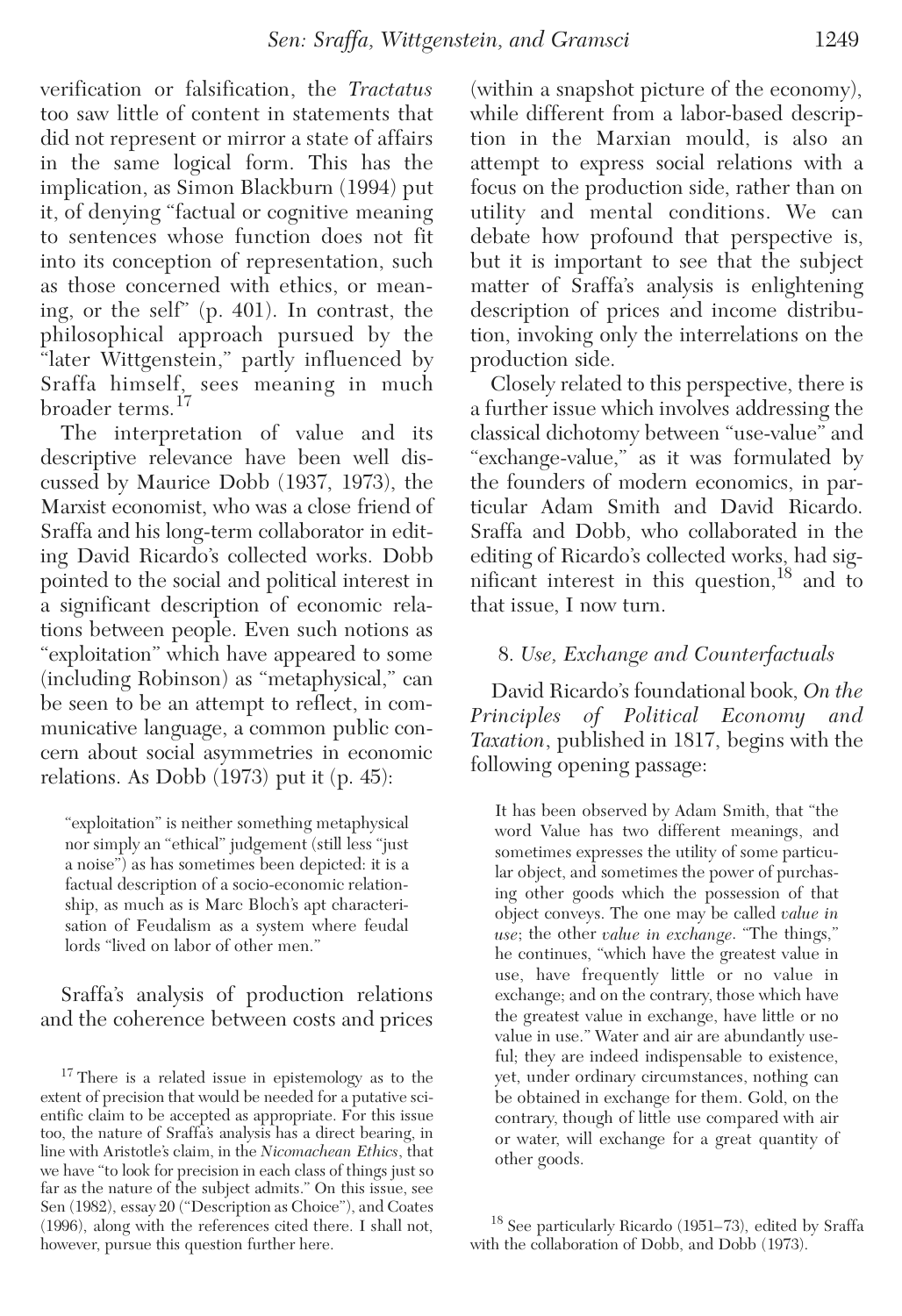There is a puzzle here that is of some interest of its own, and can also tell us something about how we may think about prices and values in general. There are two alternative ways of perspicuously explaining how gold can come to command a higher price than water, despite being so much less important for human life. One answer, based on the utility side of the picture, is that given the large amount of water that is generally available and the shortage of gold, the so-called "marginal utility" of water (the incremental benefit that a consumer gets from an additional unit of water) is small, compared with the marginal utility of gold. The other answer is that the cost of production—or of mining—of gold is much higher than that of water, in the situation in which we examine the economy.

Neither explanation is an attempt at causally explaining why and how the prices and quantities that exist have actually emerged. They are, rather, answers to the Smith-Ricardo question: How can people understand why gold "though of little use compared with air or water" exchanges "for a great quantity of other goods"? The costbased explanation and the utility-based explanation are, thus, alternative ways of explicating what we observe, by invoking ideas like costs of production and marginal usefulness, which can serve as means of social communication and public comprehension.

While Sraffa himself did not publish much that relates *directly* to this interpretational question (except to comment on a distinction involving the use of "counterfactual" concepts, on which more presently), we can get some insight into the issues involved from the writings of Maurice Dobb, Sraffa's friend, collaborator and exponent. Indeed, in a classic paper on "the requirements of a theory of value," included in his book, *Political Economy and Capitalism*, Dobb (1937) had argued that a theory of value must not be seen

only as a mechanical device that has merely instrumental use in price theory. Even as theories of value address the "Smith- Ricardo question" regarding a coherent understanding of the dual structure of value in use and value in exchange, they attempt to make important social statements of their own on the nature of the economic world by focusing respectively on such matters as the incremental usefulness of commodities, the satisfaction they can generate, the labor that is used in making them, or the costs that have to be incurred in their production.

The inclination of classical political econ-omy, including classical Marxian economics, to expect from a theory of value something much more than a purely mechanical "intermediate product" in price theory is, of course, well-known. Indeed, this inclination is often taken to be special pleading, for largely political reasons, in a contrived justification of the relevance of labor theory of value. However, this diagnosis does the classical perspective less than justice, since the importance of perspicacious explanation and communication is part and parcel of the classical approach. Indeed, it is important to recollect, in this context, the significance that has typically been attached, in the perspectives of classical political economy and Marxian economics, not just to labor and production, but also to the idea of "use value" (and to its successor concept in the form of satisfaction—or "utility"—that commodities may generate). The comparison between the two rival value theories in the form of labor theory and utility theory was taken to be of interest precisely because both made socially engaging statements; there is no attempt here to deny the nature of social interest in utility theory as a theory of value.

Indeed, in 1929, in a prescient early critique of what would *later* develop into the "revealed preference" approach (led by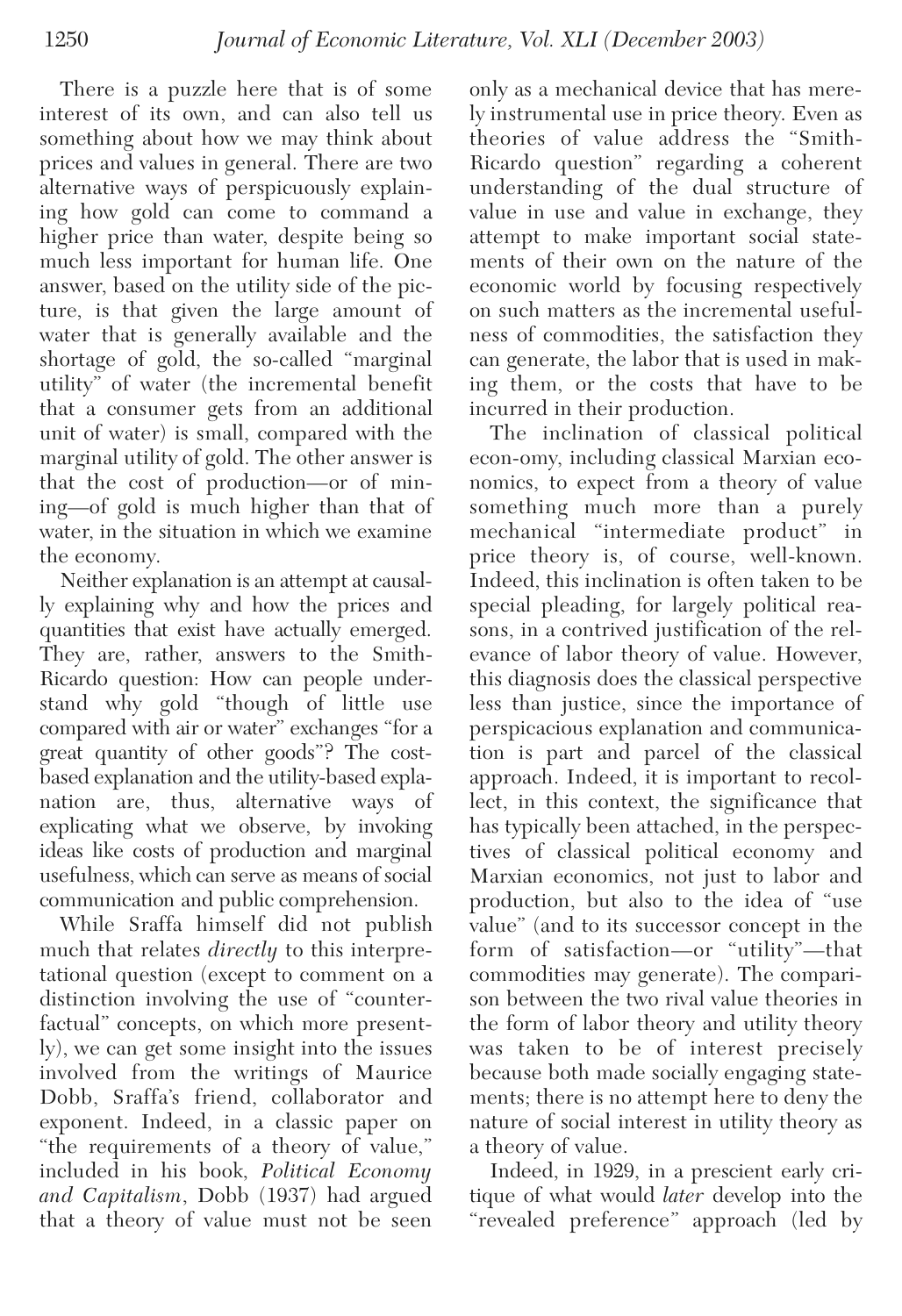Samuelson 1938), Dobb (1929) regretted the tendency of modern economics to downplay the psychological aspects of utility in favor of just choice behavior (p. 32):

Actually the whole tendency of modern theory is to abandon … psychological conceptions: to make utility and disutility coincident with observed offers on the market; to abandon a "theory of value" in pursuit of a "theory of price." But that is to surrender, not to solve the problem.<sup>19</sup>

Indeed, "the problem" to which Dobb refers, and to which utility theory of value, like the labor theory, caters, is to make "an important qualitative statement about the nature of the economic problem" (Dobb 1937, pp. 21–22). Dobb went on to distinguish between these two social explanations by noting that "the qualitative statement [utility theory] made was of a quite different order, being concerned not with the relations of production, but with the relation of commodities to the psychology of consumers" (p. 21). In contrast, the picture of the economy presented by Sraffa concentrates precisely on "the relations of production," and in explicating Sraffa's contributions, Dobb (1973) pursues exactly this contrast.

There is much evidence that this contrast was of particular interest to Sraffa himself. But in this comparison, Sraffa saw another big difference which was methodologically important for him (though I know of little evidence that it interested Dobb much), given Sraffa's philosophical suspicion of the invoking of "counterfactual" magnitudes in factual descriptions. Sraffa noted that in

opting for a cost-based explanation (in line with Sraffa 1960), we can rely entirely on "observed" facts, such as inputs and outputs and a given interest rate, without having to invoke any "counterfactuals" (that is, without having to presume what would have happened had things been different).<sup>20</sup> This is not the case with the utility-based explanation, since "marginal utility" inescapably involves counterfactual reasoning, since it reflects how much extra utility one *would have* if one had one more unit of the commodity.

The philosophical status of counterfactuals has been the subject of considerable debating in epistemology. I see little merit in trying to exclude counterfactuals in trying to understand the world.<sup>21</sup> But I do know from extensive conversations with Sraffa that he did find that the use of counterfactuals involved difficulties that purely observational propositions did not. It is not that he never used counterfactual concepts (life would have been unbearable with such abstinence) but he did think there was a big methodological divide here. Whether or not one agrees with Sraffa's judgement on the unreliability of counterfactuals, it is indeed remarkable that there is such a methodological contrast between the utility-based and cost-based stories (in the Sraffian form). The difference between them lies not merely in the fact that the former focuses on mental conditions in the form of utility while the latter concentrates on material conditions of production (a contrast that is easily seen and has been much discussed), but also in the less-recognized distinction that the former has to invoke counterfactuals, whereas the latter—in the Sraffian formulation—has no such need.

<sup>19</sup> Dobb (1929), p. 32. It is also of interest to note that in a letter to R. P. Dutt, another Marxist intellectual, Dobb wrote on May 20, 1925 (as it happens, shortly after his first meeting with Piero Sraffa): "the theory of marginal utility seems to me to be perfectly sound,  $\&$  as explanation of prices & price changes quite a helpful advance on the classical doctrine, framing it more precisely & forging a more exact tool of analysis." On this see Pollit (1990).

<sup>&</sup>lt;sup>20</sup> See Sraffa (1960), pp.  $v$ – $vi$ .<br><sup>21</sup> Indeed, the reach of economics as a discipline would be incredibly limited had all counterfactual reasoning been disallowed, as I have tried to discuss in Sen (2002); see also Sen (1982), essay 20 ("Description as Choice"), pp. 432–49.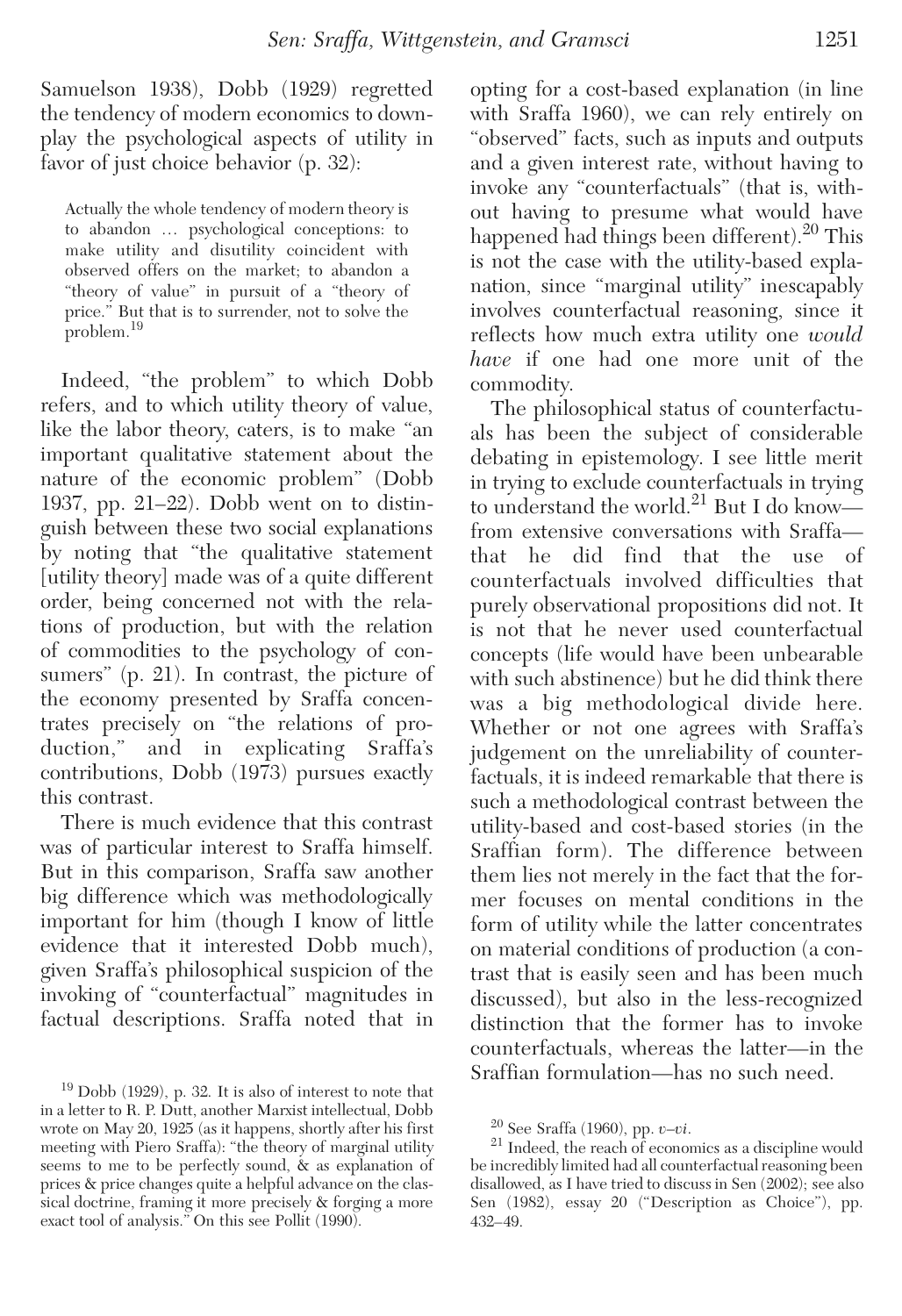## 9. *Concluding Remarks*

The critical role of Piero Sraffa in contributing to profound directional changes in contemporary philosophy, through helping to persuade Wittgenstein to move from the *Tractatus* to the theory that later found expression in *Philosophical Investigations*, is plentifully acknowledged by Wittgenstein himself (as well as by his biographers). What may, however, appear puzzling is the fact that Sraffa remained rather unexcited about the momentous nature of this influence and the novelty of the ideas underlying it. However, the sharpness of the puzzle is, to a great extent, lessened by the recognition that these issues had been a part of the standard discussions in the intellectual circle in Italy to which Sraffa belonged, which also included Gramsci.

As a result, the weakness of Wittgenstein's view of meaning and language in *Tractatus* would have come as no surprise to Sraffa, nor the need to invoke considerations that later came to be known as "the anthropological way" of understanding meaning and the use of language. There appears to be an evident "Gramsci connection" in the shift from the early Wittgenstein to the later Wittgenstein, though much more research would be needed to separate out, if that is possible at all, the respective contributions of Sraffa and Gramsci to the ideas that emerged in their common intellectual circle.

Turning to Sraffa's economic contributions, they cannot, in general, be divorced from his philosophical understanding. After his early writings on the theory of the firm (and his demonstration of the need to consider competition in "imperfect" or "monopolistic" circumstances), his later work did not take the form of finding different answers to the standard questions in mainstream economics, but that of altering—and in some ways broadening—the nature of the inquiries in which mainstream economics was engaged. I have

argued in this essay that it is possible to interpret Sraffa's departures in terms of the communicational role of economic theory in matters of general descriptive interest (rather than seeing them as attempts at constructing an alternative causal theory of the determination of prices and distribution).<sup>22</sup>

Sraffa used analytical reasoning to throw light on subjects of public discussion in political and social contexts. In particular, he demonstrated the unviability of the view that profits can be seen as reflecting the productivity of capital. More constructively, Sraffa's work throws light on the importance of value theory in perspicacious description. The contrast between utility-based and costbased interpretation of prices belongs to the world of pertinent description and social discussion, and the rival descriptions are of general interest; these have been invoked in the past and remain relevant today. The inquiry into alternative descriptions differs from the subject of causal determination of prices, in which *both* demand and supply sides would tend to be simultaneously involved.

There is an obvious similarity here with John Hicks's (1940, 1981) classic clarification that while utility and costs are *both* needed in a theory of price determination, when it comes to "the valuation of social income," utility and costs provide two *alternative* ways of interpreting prices, with respectively different implications on the understanding of social or national income. The measurement of social income "in real

 $22$  Since Sraffa's (1960) classic book has the subtitle "Prelude to a Critique of Economic Theory," there has been some temptation to presume that once the "critique"—to which that book is a "prelude"—is completed, Sraffa would have expected it to yield an alternative theory of prices and distribution. If the arguments presented in this essay are correct, this presumption is mistaken. Sraffa was, in this view, trying to broaden the reach and scope of economic inquiries, not just trying to find different answers to the questions standardly asked in mainstream economic theory.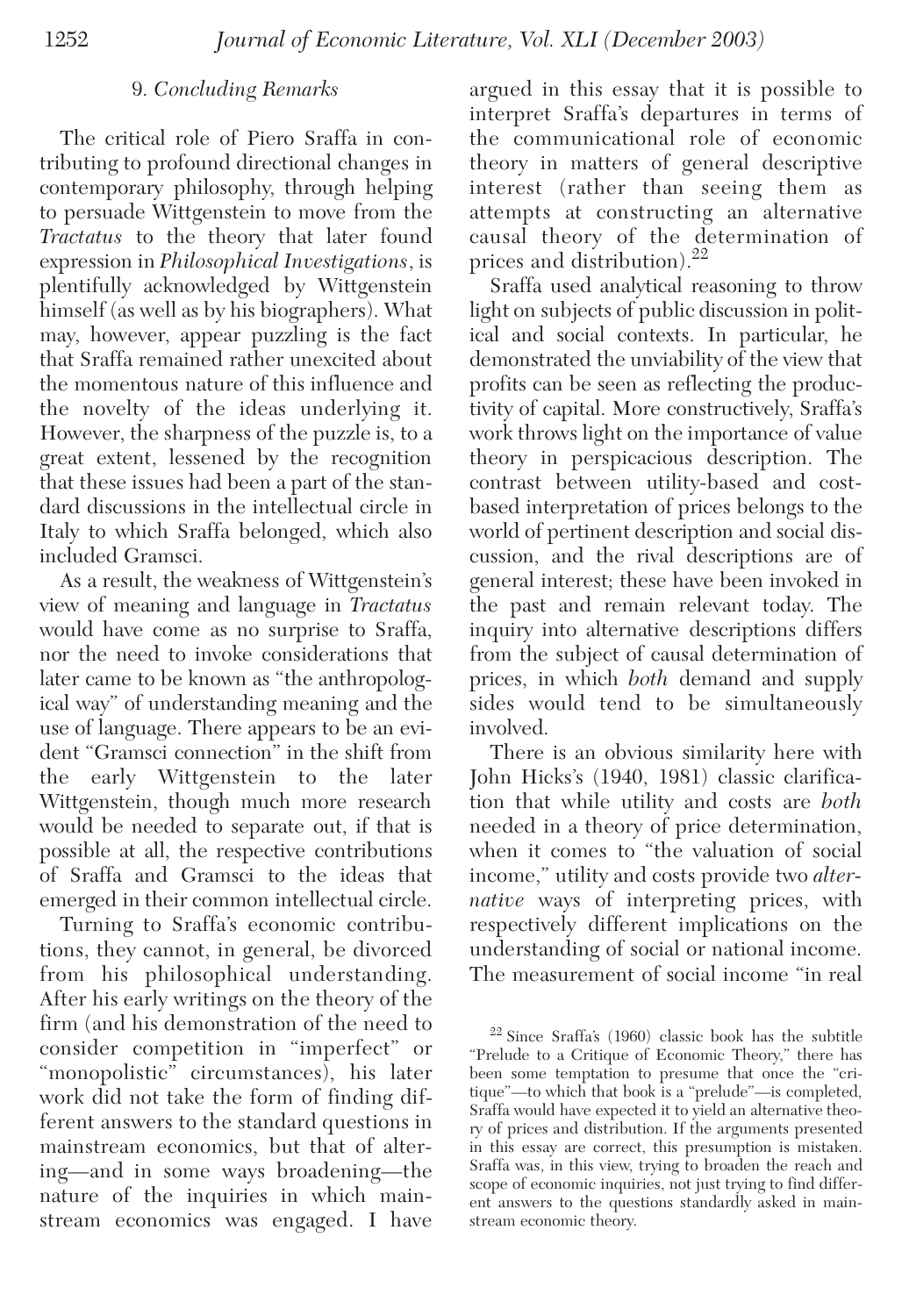terms may mean valuation in terms of utility, or in respect of cost, and that these two meanings are in principle different" (Hicks 1981, p.  $142$ ).<sup>23</sup>

In pursuing the descriptive distinction between utility and costs, Sraffa attached importance to the demonstration that his account of the cost-based story (as in Sraffa 1960) draws exclusively on *observed* information, rather than having to invoke any *counterfactual* presumptions. This differs from the utility-based picture, since the concept of marginal utility is constitutively counterfactual. How methodologically significant this distinction—between descriptions *with* or *without* counterfactuals—in fact is remains an open question (I confess to having remained a skeptic), but it is a subject to which Sraffa himself attached very great importance. It also relates to other methodological features of Sraffa's analysis, including his strenuous—but entirely correct—insistence that his analysis does *not* need any assumption of constant returns to scale.<sup>24</sup>

The temptation to see Sraffa's contribution as a causal theory of price determination

<sup>23</sup> The extensive reach of the Hicksian contrast between the two alternative perspectives are among the subjects explored in Sen (1979). In commenting on his earlier 1940 paper, Hicks (1981) remarks that "I now think that in my 1940 article I claimed too little for the cost measure" (p. 143). A pioneering exploration of the production-based, rather than utility-based, evaluation of national income can be found in James Mirrlees (1969). Since that evaluation involves investigation of production possibility for real income comparisons (a quintessentially counterfactual exercise), Mirrlees's analysis goes in a very different direction from Sraffa's investigation of the internal relations on the cost side, for a given production situation. The point of similarity lies only in  $(1)$  the fact that a complete theory of causal determination of prices is not needed either for evaluation of social income or for using value theory for social description of utility or costs, and (2) the fact that the separation of the cost story from the utility story is involved in both the exercises.

<sup>24</sup> See Sraffa (1960), pp. *v–vi*. Sraffa notes that "when in 1928 Lord Keynes read a draft of this paper, he recom mended that, if constant returns were *not* to be assumed, an emphatic warning to that effect should be given" (p. *vi*). That "emphatic warning" can be found in the preface to Sraffa (1960).

(managing, mysteriously, without giving any role to demand conditions) must be resisted. Everything here turns on the meaning of "determination" and the usage of that term on which Sraffa draws. The sense of "determination" invoked by Sraffa concerns the mathematical determination of one set of facts from another set. To illustrate the point (with a rather extreme example) a sundial may allow us to "determine" what time it is by looking at the shadow of the indicator (gnomon), but it is not the case that the shadow of the indicator "causally determines" what time it is. The value of a clock does not lie in its ability to "fix"—rather than "tell"—the time of day.

It would have been very surprising if, in his economic analysis, Piero Sraffa were not influenced by his own philosophical position, and had stayed within the rather limited boundaries of positivist or representational reasoning commonly invoked in contemporary mainstream economics. In addressing foundational economic issues of general social and political interest (some of which have been discussed over two hundred years), Sraffa went significantly beyond those narrow barriers. It is, I suppose, comforting to know that there were not many Piero Sraffas, but one.

#### **REFERENCES**

- Albani, Paolo. 1998. "Sraffa and Wittgenstein: Profile of an Intellectual Friendship," *Hist. Econ. Ideas* 6:3, pp. 151–73.
- Baranzini, Mauro and Geoffrey C. Harcourt, eds. 1993. *The Dynamics of the Wealth of Nations: Growth, Distribution and Structural Change: Essays in Honour of Luigi Pasinetti.* NY: St. Matin's Presss.
- Bharadwaj, Krishna. 1988. "Sraffa's Ricardo," *Cambridge J. Econ.* 12:1, pp. 67–84.
- ———. 1990. "Sraffa's Return to Classical Theory," in Bharadwaj and Schefold (1990). pp. 53–81.
- Bharadwaj, Krishna and Bertram Schefold, eds. 1990. *Essays on Piero Sraffa: Critical Perspectives on the Revival of Classical Theory.* London: Routledge.
- Blackburn, Simon. 1994. *Dictionary of Philosophy.* NY: Oxford U. Press.
- Bliss, Christopher J. 1975. *Capital Theory and the Distribution of Income.* Amsterdam: North-Holland.
- Burmeister, Edwin. 1980. *Capital Theory and Dynamics.* Cambridge: Cambridge U. Press.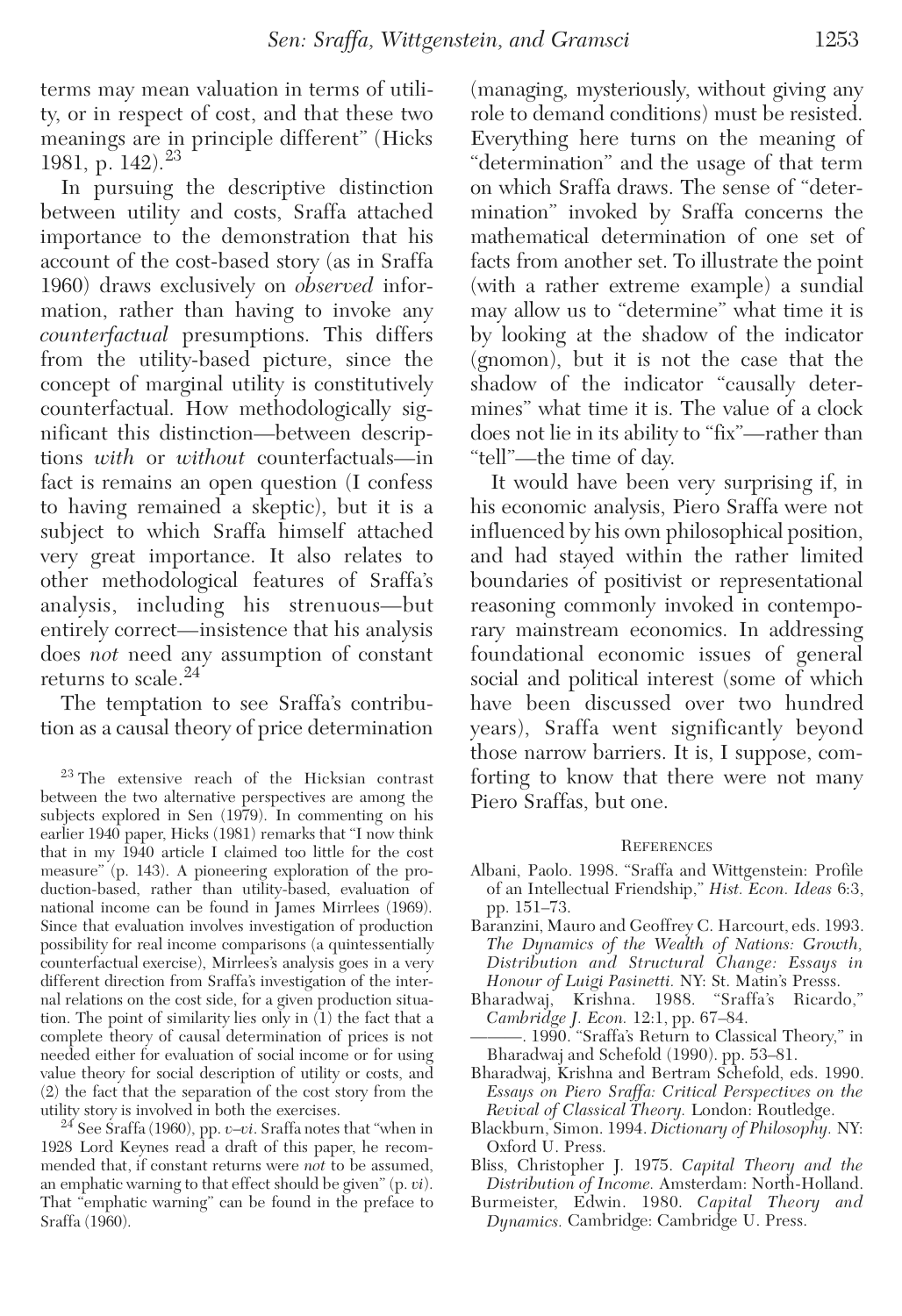- Chamberlin, Edward H. 1933. *The Theory of Monopolistic Competition.* Cambridge, MA: Harvard U. Press.
- Coates, John. 1996. *The Claims of Common Sense: Moore, Wittgenstein, Keynes and the Social Sciences.* Cambridge: Cambridge U. Press. Digital ed., 2001.
- Cohen, Avi and Geoffrey C. Harcourt. 2002. "Whatever Happened to the Cambridge Capital Theory Controversies," *[J. Econ. Perspect.](http://www.ingentaconnect.com/content/external-references?article=/0895-3309^28^2917:1L.199[aid=5441024])* 17:1, pp. [199–214.](http://www.ingentaconnect.com/content/external-references?article=/0895-3309^28^2917:1L.199[aid=5441024])
- Cozzi, Terrenzio and Roberto Marchionatti, eds. 2000. *Piero Sraffa's Political Economy: A Centenary Estimate.* London: Routledge.
- Davis, John B. 1993. "Sraffa, Interdependence and Demand: The Gramscian Influence," *Rev. Polit. Econ.* 5:1, pp. 22–39.
- ———. 2002. "Garmsci, Sraffa, and Wittgenstein: Philosophical Linkages," *[Europ. J. Hist. Econ.](http://www.ingentaconnect.com/content/external-references?article=/0967-2567^28^299:3L.384[aid=3852086]) Thought* [9:3, pp. 384–401.](http://www.ingentaconnect.com/content/external-references?article=/0967-2567^28^299:3L.384[aid=3852086])
- Dobb, Maurice H. 1929. "A Sceptical View of the Theory of Wages," *Econ. J.* 39:156, pp. 506–19.

———. 1937. *Political Economy and Capitalism.* London: Routledge.

- ———. 1955. *On Economic Theory and Socialism: Collected Papers.* London: Routledge.
- ———. 1973. *Theories of Value and Distribution since Adam Smith: Ideology and Economic Theory.* Cambridge: Cambridge U. Press.
- Eatwell, John; Murray Milgate and Peter Newman, eds. 1987. *The New Palgrave: A Dictionary of Economics.* London: Macmillan.

———. 1990. *Capital Theory.* London: Macmillan.

- Eatwell, John and Carlo Panico. 1987. "Sraffa, Piero (1898–1983)," in Eatwell, Milgate and Newman op. cit., pp. 445–52.
- Garegnani, Pierangelo. 1960. *Il capitale nelle teorie della distribuzione.* Milan: Giuffrè.
- ———. 1970. "Heterogeneous Capital, the Production Function and the Theory of Distribution," *Rev. Econ. Stud.* 37:3, pp. 407–36.
- ———. 1990. "Quantity of Capital," in Eatwell, Milgate and Newman op. cit.
- ———. 1998. "Sraffa: The Theoretical World of the 'Old Classical Economists'," *Europ. J. Hist. Econ. Thought* 5:3, pp. 415–29.
- Gramsci, Antonio. 1957. *The Modern Prince and Other Writings.* London: Lawrence Wishart.
- ———. 1971. *Selections from the Prison Notebooks of Antonio Gramsci.* Quintin Hoare and Geoffrey Nowell Smith, eds. London: Lawrence Wishart.

———. 1975. *Letters from Prison.* Lynne Lawner, trans. and ed. London: Jonathan Cape.

- Hahn, Frank H. 1982. "The Neo-Ricardians," *Cambridge J. Econ.* 6:4, pp. 353–74.
- Harcourt, Geoffrey C. 1972. *Some Cambridge Controversies in the Theory of Capital.* Cambridge: Cambridge U. Press.
- Hicks, John. 1940. "The Valuation of Social Income," *Economica* 7, pp. 104–24.

———. 1981. *Wealth and Welfare: Collected Essays on Economic Theory*, vol. 1. Oxford: Blackwell.

Kaldor, Nicholas. 1984. "Piero Sraffa," *Cambridge J. Econ.* 8:1, pp. 1–5.

———. 1985. "Piero Sraffa (1898–1983)," *Proceedings British Academy* 71, pp. 615–40.

- Keynes, Johan Maynard and Piero Sraffa. 1938. "Introduction," in *An Abstract of a Treatise of Human Nature 1740, A Pamphlet Hitherto Unknown by David Hume.* John M. Keynes and Piero Sraffa, eds. Cambridge: Cambridge U. Press.
- Kripke, Saul A. 1982. *Wittgenstein on Rules and Private Language.* Cambridge, MA: Harvard U. Press.
- Kurz, Heinz D. 1990. *Capital, Distribution and Effective Demand: Studies in the Classical Approach to Economic Theory.* Cambridge: Polity Press.
- ———, ed. 2000. *Critical Essays on Piero Sraffa's Legacy in Economics.* Cambridge: Cambridge U. Press.
- Kurz, Heinz D. and Neri Salvadori. 2000. "Piero Sraffa's Contributions to Economics: A Brief Survey," in Kurz op. cit., pp. 3–24.
- McGuinness, Brian, ed. 1982. *Wittgenstein and His Times.* Oxford: Blackwell.
- Mirrlees, James A. 1969. "The Evaluation of National Income and an Imperfect Economy," *Pakistan Devel.* Rev. 9:1, pp. 1–13.
- Monk, Ray. 1991. *Ludwig Wittgenstein: The Duty of Genius.* London: Vintage.
- Naldi, Nerio. 2000. "Piero Sraffa and Antonio Gramsci: The Friendship Between 1999 and 1927," *[Europ. J.](http://www.ingentaconnect.com/content/external-references?article=/0967-2567^28^297:1L.79[aid=3054735]) [Hist. Econ. Thought](http://www.ingentaconnect.com/content/external-references?article=/0967-2567^28^297:1L.79[aid=3054735])* 7:1, pp. 79–114.
- Pasinetti, Luigi L. 1966. "Changes in the Rate of Profit and Switching of Techniques," *[Quart. J. Econ.](http://www.ingentaconnect.com/content/external-references?article=/0033-5533^28^2980:4L.503[aid=5441030])* 80:4, [pp. 503–17.](http://www.ingentaconnect.com/content/external-references?article=/0033-5533^28^2980:4L.503[aid=5441030])
- ———. 1969. "Switches of Techniques and the 'Rate of Return' in Capital Theory," *Econ. J.* 79, pp. 508–25.
- ———. 1974. *Growth and Income Distribution.* Cambridge: Cambridge U. Press.
- ———. 1977. *Lectures on the Theory of Production.* London: Macmillan.
- ———. 1979. "Sraffa, Piero," *Int. Encyclopaedia Social Sciences* vol. 18. NY: Macmillan.
- ———. 1988. "Sraffa on Income Distribution," *Cambridge J. Econ.* 12:1, pp. 135–38.
- Pollit, Brian H. 1990. "Clearing the Path for 'Production of Commodities by Means of Commodities': Notes on the Collaboration of Maurice Dobb in Piero Sraffa's edition of the Works and Correspondence of David Ricardo," in Bharadwaj and Schefold op. cit.
- Potier, Jean-Pierre. 1987. *Piero Sraffa—Unorthodox Economist (1898–1983): A Biographical Essay.* London and NY: Routledge.<br>Ricardo, David. 1951-73.
- Ricardo, David. 1951–73. *The Works and Correspondence of David Ricardo.* 11 vols. Piero Sraffa, ed. with Maurice H. Dobb. Cambridge: Cambridge U. Press.
- Robinson, Joan. 1933. *The Economics of Imperfect Competition.* London: Macmillan.
- ———. 1953–54. "The Production Function and the Theory of Capital," *Rev. Econ. Stud.* 21:2, pp. 81–106.
- ———. 1961. Prelude to a Critique of Economic Theory," *Oxford Econ. Pap.* 13:1, pp. 53–58.
	- ———. 1964. *Economic Philosophy.* Harmondsworth: